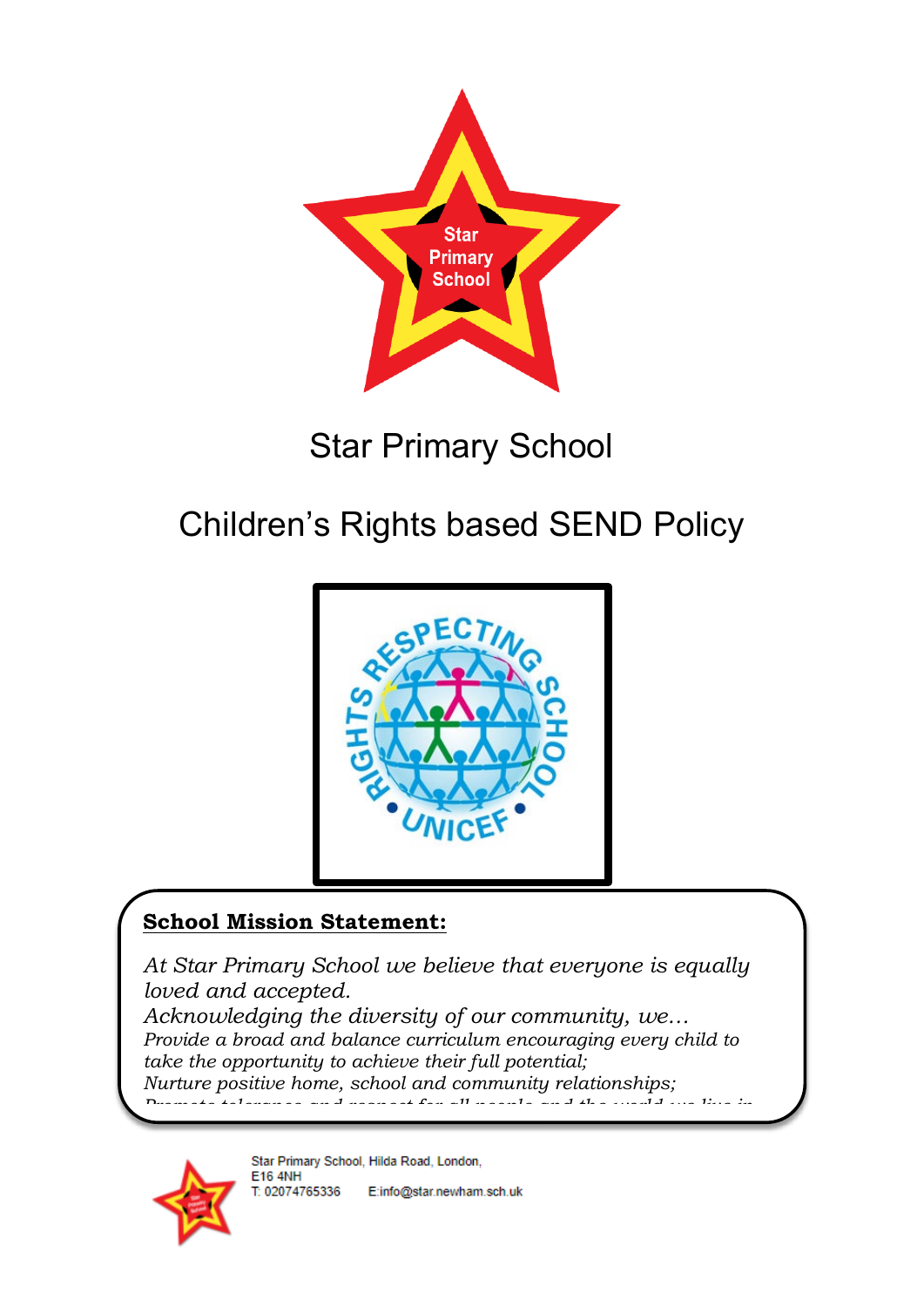#### Article 28 (**right to education**)

 Every child has the right to an education. Primary education must be free and different forms of secondary education must be available to every child. Discipline in schools must respect children's dignity and their rights. Richer countries must help poorer countries achieve this.

#### Article 23 (**children with a disability**)

A child with a disability has the right to live a full and decent life with dignity and, as far as possible, independence and to play an active part in the community. Governments must do all they can to support disabled children and their families.



#### **Inclusion Quality Mark Flagship**

The staff at Star Primary School fully understand how to sustain an inclusive school. The Headteacher has created an ethos where at the heart of everything, is the child. Both children and parents are proud to attend a school that gives them opportunities to voice their opinions, a place where they will be heard and that their individual needs will be addressed.I have no hesitation in recommending that Star Primary School retains its flagship status….. (Assessor: Ralph Silverman, December 2021)

#### **Introduction:**

Definition of SEN and Disability (SEND) At our school we use the definition for SEN and for disability from the SEND Code of Practice (2015).

This states:

**SEN:** A child or young person has special educational needs if he or she has a learning difficulty or disability which calls for special educational provision to be made for him or her. A learning difficulty or disability is a significantly greater difficulty in learning than the majority of others of the same age. Special educational provision means educational or training provision that is additional to, or different from, that made generally for others of the same age in a mainstream setting in England.

**Disability:** Many children and young people who have SEN may have a disability under the Equality Act 2010 – that is '…a physical or mental impairment which has a long-term and substantial adverse effect on their ability to carry out normal day-today activities.'

However, it should be noted that children will not be regarded as having a learning difficulty solely because the language or form of the language of their home is different from the language in which they will be taught.

Star Primary School is committed to providing an appropriate and high quality education to all the children living in our local area. We believe that all children, including those identified as having special needs have a common entitlement to a broad and balanced curriculum. We will use our best endeavours to give pupils with SEND the support they need. Working in partnership with families, it is our aim that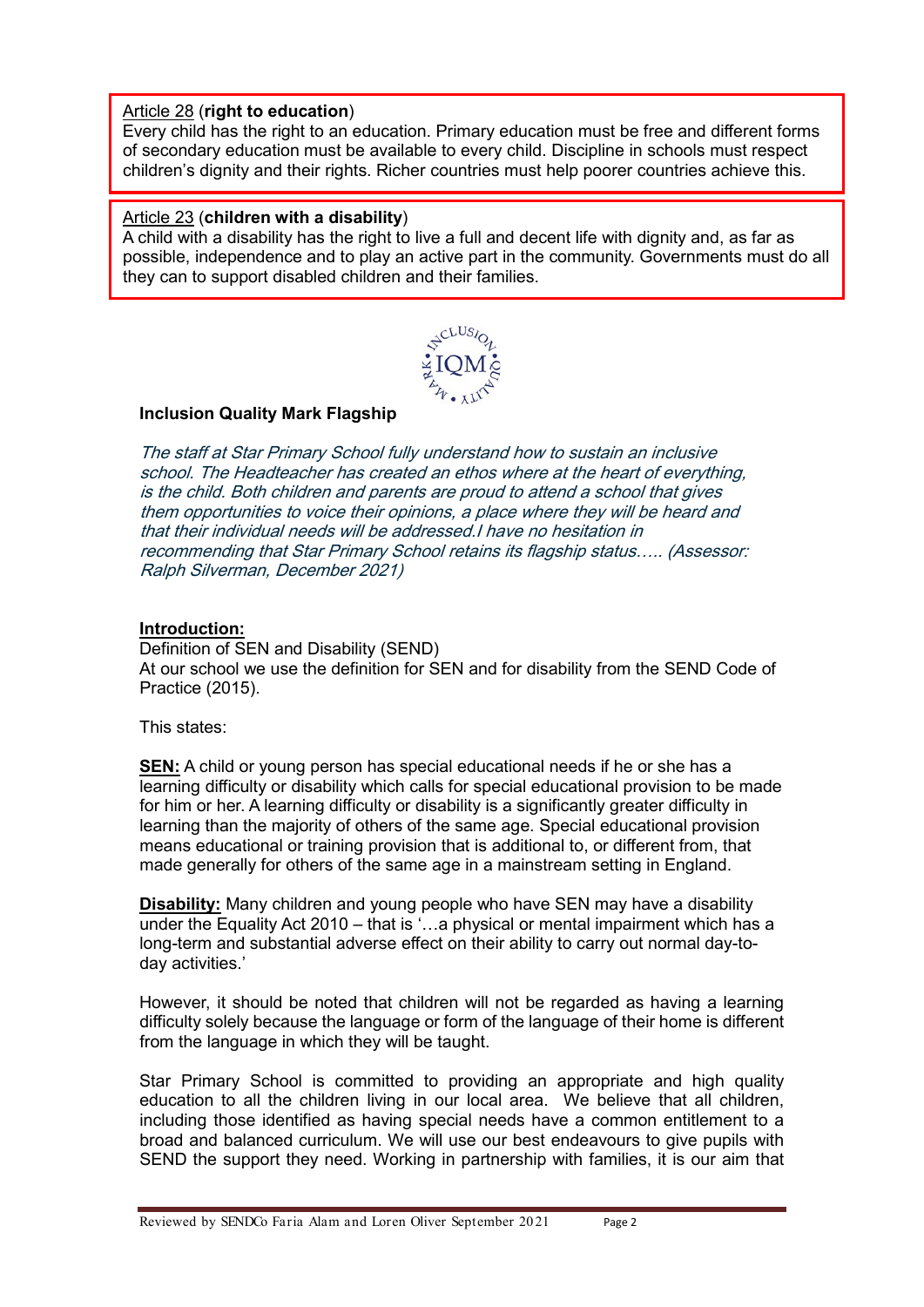pupils will become confident individuals able to make a successful transition on to the next phase of their education.

In our school, we aim to offer excellence and choice to all our children, whatever their ability, needs, race or religion. We have high expectations of all our children and we aim to achieve this through the removal of barriers to learning and participation.



#### **We respect the fact that children:**

- Have different educational and behavioural needs and aspirations
- Require different strategies for learning
- Acquire, assimilate and communicate information at different rates
- Need a range of different teaching approaches and experiences

#### **We respond to children's needs by:**

Providing support for children who need help with communication, language and literacy

Planning to develop children's understanding through the use of all their senses and of varied experiences

Planning for children's full participation in learning, and in physical and practical activities

Helping children to manage their behaviour and take part in learning effectively and safely

Helping individuals to manage their emotional needs particularly trauma, stress or anger and to take part in learning

#### **Categories of SEN**

The Code of Practice refers to four broad areas of need: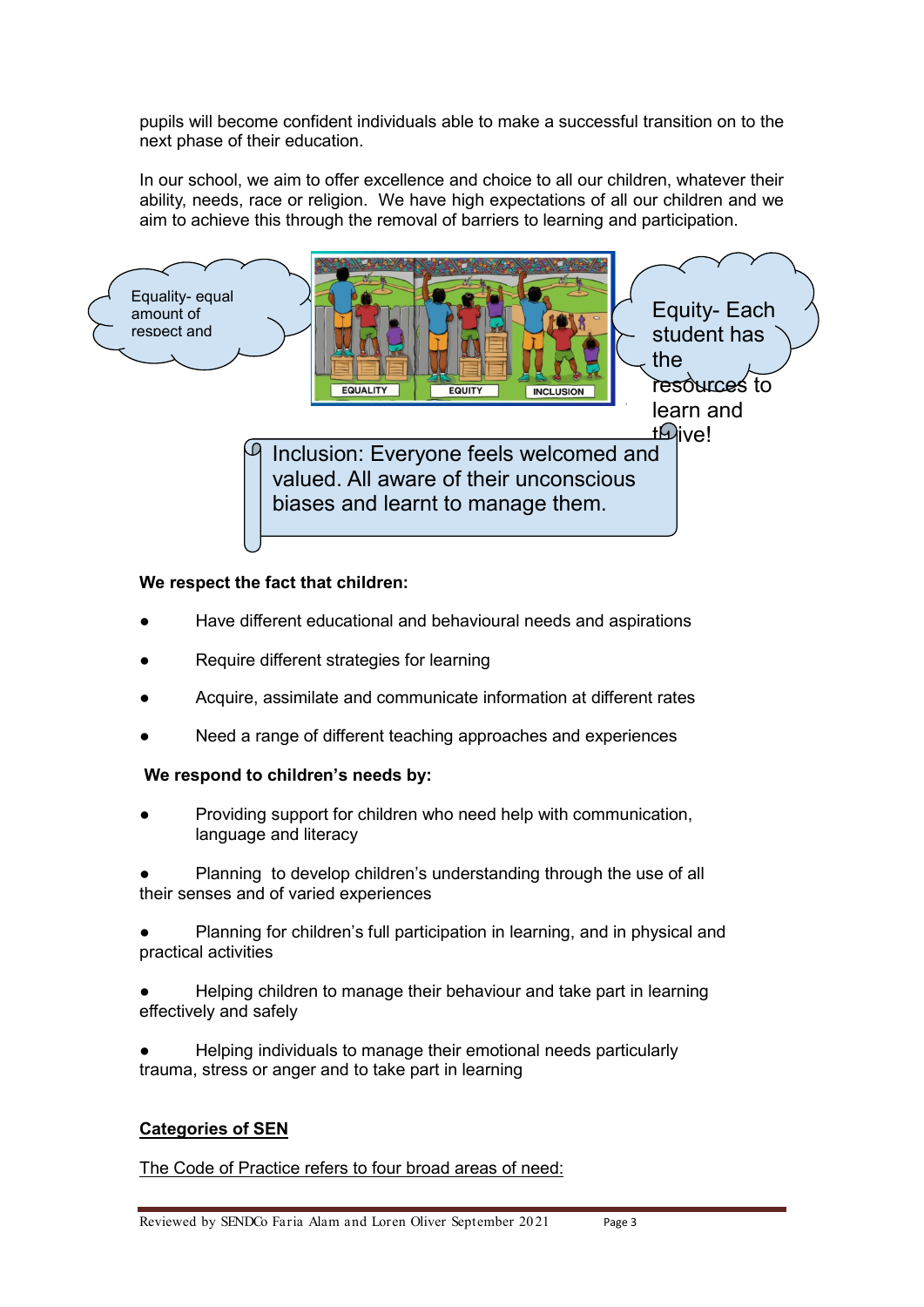Communication and Interaction- these children have a difficulty in communicating with others. This may be because they have difficulty saying what they want to, understanding what is being said to them or they do not understand or use social rules of communication. For example, children with Autistic Spectrum Disorders (ASD), including Asperger syndrome, are likely to have particular difficulties with social interaction. They may also experience difficulties with language, communication and imagination, which can impact on how they relate to others.

Cognition and Learning-children with learning difficulties learn at a slower pace than their peers, even with appropriate differentiation. Learning difficulties cover a wide range of needs from moderate learning difficulties (MLD) to children with profound and multiple learning difficulties (PMLD). Specific learning difficulties (SpLD), affect one or more specific aspects of learning, such as dyslexia, dyscalculia and dyspraxia.

Social, Emotional and Mental Health-children may experience a wide range of social and emotional difficulties which manifest themselves in many ways. These may include becoming withdrawn or isolated, as well displaying challenging, disruptive or disturbing behaviour. These behaviours may reflect underlying mental health 3 difficulties such as anxiety or depression, self-harming, eating disorders or physical symptoms that are medically unexplained. Other children may have disorders such as attention deficit disorder (ADD), attention deficit hyperactive disorder (ADHD) or attachment disorder.

Sensory and/or Physical Needs-some children require special educational provision because they have a disability which prevents or hinders them from making use of the educational facilities generally provided. Many children with vision impairment (VI), hearing impairment (HI) or a multi-sensory impairment (MSI) will require specialist support and /or equipment to access their learning.

#### **A Graduated Approach to SEN Support**

#### How the school decides whether to make special educational provision

A process of on-going teacher assessments and termly pupil progress meetings with the leadership team identifies those pupils making less than expected progress given their age and individual circumstances. The school's first response is high quality targeted teaching by the class teacher. Where progress continues to be less than expected, the class teacher will discuss their concerns with the SENCO. In deciding whether to make special educational provision, the teacher and SENCO will consider all of the information gathered from within the school about the pupil's progress, alongside the views of parents/carers and pupil. During this stage extra teaching or interventions may be put in place as a pupil's response to such support can help to identify their particular needs. Particular care is taken when identifying and assessing SEN for children whose first language is not English. Where pupils have higher levels of need, and with parental permission, the school may seek advice from external agencies.

These agencies include:

- Language Communication and Interaction Service
- Education Psychologist
- Behaviour Support Service
- Physical & Sensory Service to support pupils with hearing/visual Impairment
- Social Services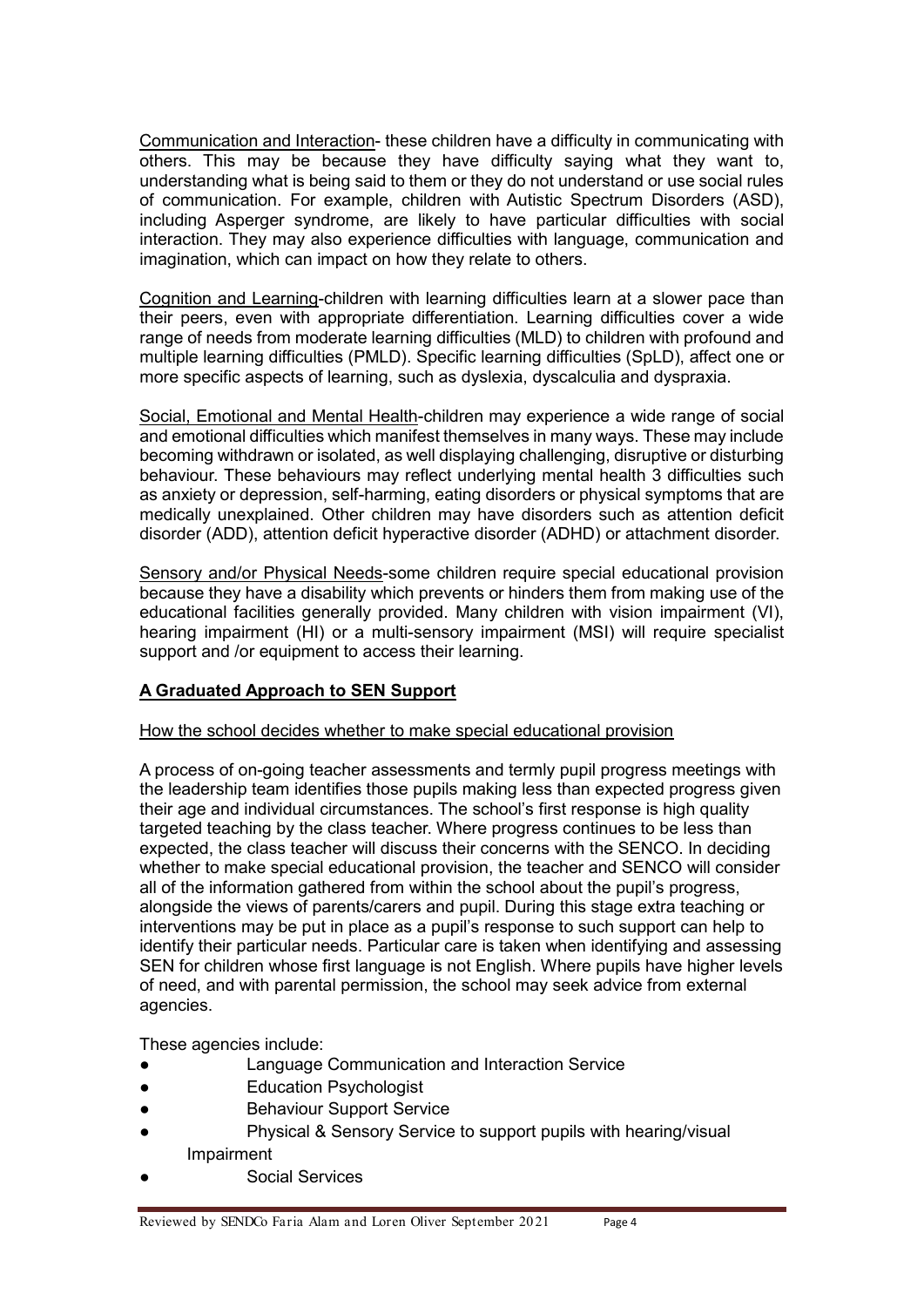- **Speech & Language**
- Occupational Therapy
- **School Nurse**
- Complex needs and dyslexia service
- Newham Child and Family Consultation services

If the support needed can be provided by adapting the school's core offer then a child might not be considered SEN or placed on the SEN register. If, however, the support required is different from or additional to what is ordinarily offered by the school, the child will be placed on the SEN register at SEN Support. The school will then seek to remove barriers to learning and put effective special educational provision in place. This begins a cycle of assess, plan, do, review with the child/young person at the centre of the process. A pupil centred plan and a one page profile, may be started. This plan is intended to be a working document which is regularly updated as more is understood about the child's SEN, including their response to interventions. Where a child and family would benefit from co-ordinated support from more than one agency an Early Help Assessment may be used to identify help required and to prevent needs escalating.

#### **The Graduated Approach**

#### Article 3 (**best interests of the child**)

The best interests of the child must be a top priority in all decisions and actions that affect children.

#### Article 12 (**respect for the views of the child**)

Every child has the right to express their views, feelings and wishes in all matters affecting them, and to have their views considered and taken seriously. This right applies at all times, for example during immigration proceedings, housing decisions or the child's day-to-day home life.

#### Article 5 (**parental guidance and a child's evolving capacities**)

Governments must respect the rights and responsibilities of parents and carers to provide guidance and direction to their child as they grow up, so that they fully enjoy their rights. This must be done in a way that recognises the child's increasing capacity to make their own choices.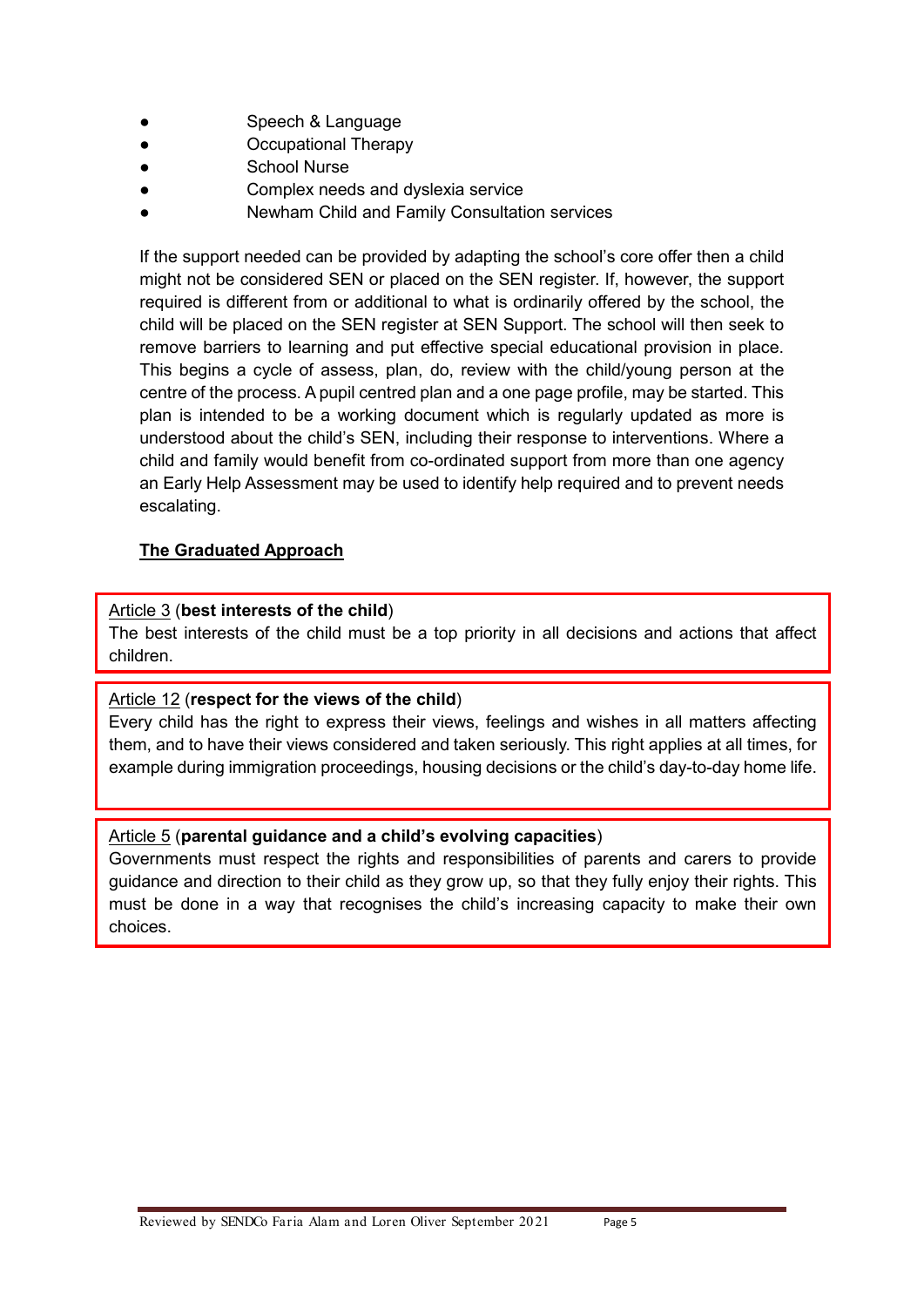

Assess: We will ensure that we regularly assess all pupils' needs so that each child's progress and development is carefully tracked compared to their peers and national expectations. We will listen to the views and experience of parents/carers and the pupil. In some cases we will draw on assessments and guidance from other education professionals e.g. Educational Psychologists (EP) and from health and social services.

Plan: Where SEN Support is required the teacher and SENDCo will put together a plan outlining the adjustments, interventions and support which will be put in place for the pupil as well as the expected impact on progress and outcomes, including a date when this will be reviewed. Targets for the pupil will be shared with her/him using child friendly language and with parents/carers. All staff who work with the pupil will be made aware of the plan.

Do: The class teacher is responsible for working with the pupil on a daily basis. She/he will also liaise closely with TAs or specialists who provide support set out in the plan and monitor the progress being made. The SENDCo will provide support, guidance and advice for the teacher.

Review: The plan including the impact of the support and interventions will be reviewed each term by the teacher, SENDCo, parent/carer and the pupil. This will inform the planning of next steps for a further period or where successful the removal of the pupil from SEND Support. This four part cycle through which earlier decisions and actions are revisited, refined and revised with a growing understanding of the pupil's needs and what supports the pupil in making good progress is known as the graduated approach. It draws on more detailed approaches and more specialist expertise in successive cycles.

#### **Identification: Raising a concern**

The class teacher and the SENDCo (Faria Alam/Loren Oliver) review the strategies being used and monitor the progress of the child. If the child is not making adequate progress, and if the child requires help over and above that which is normally available within the particular class or subject, the child is put on the SEND support register.

#### **SEND SUPPORT**

When a child is placed on SEN Support Register the following procedure will be followed: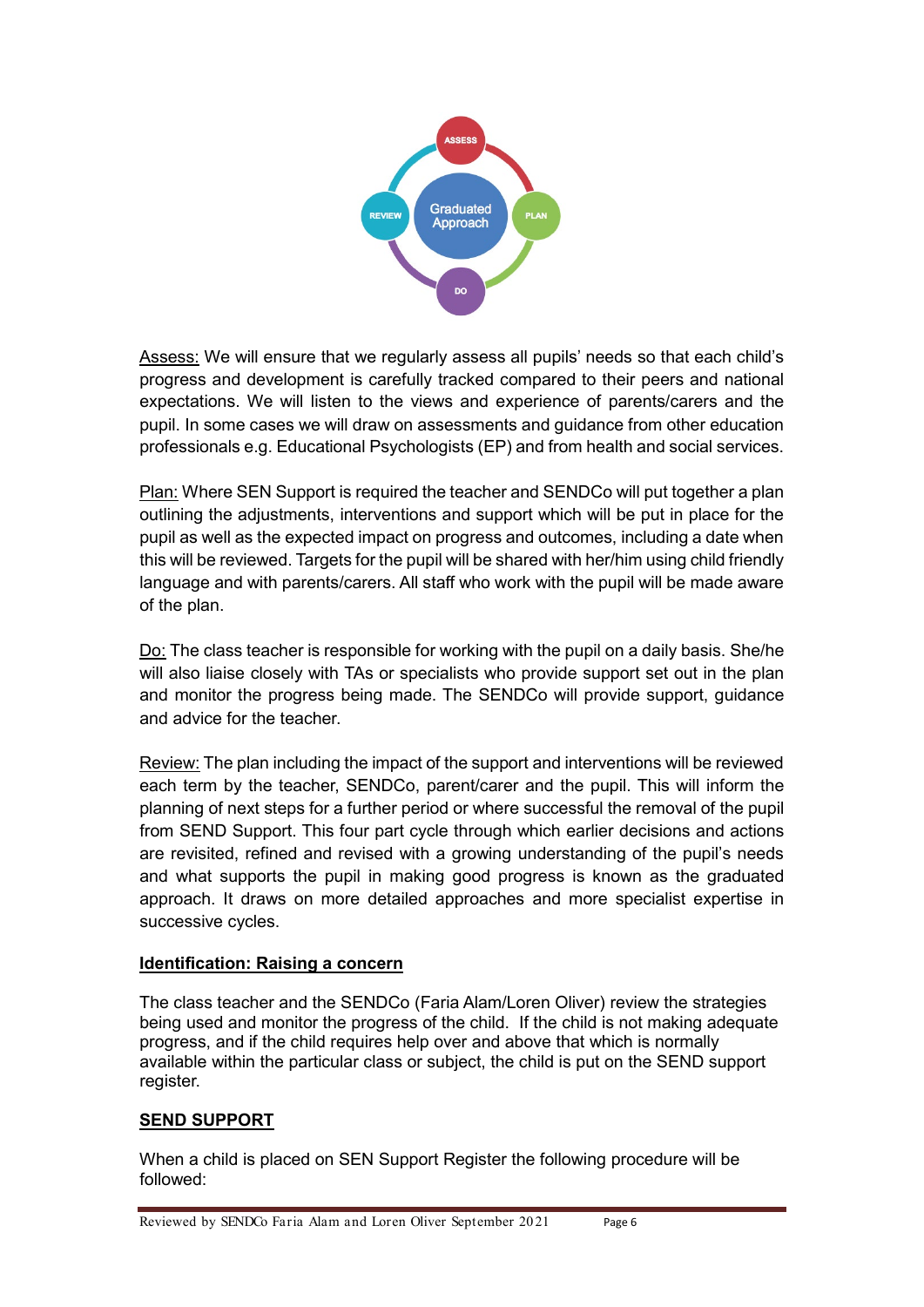Information will be collected from the class teacher and any external agencies/ professionals working with the child in health or social services.

● Parents are informed of the child's special educational needs.

The class teacher remains responsible for working with the child on a daily basis.

SENDCo and other agencies take the lead in carrying out any further assessments needed, planning future support , monitoring and reviewing the action.

The parents and the child are involved in the discussions around a Learning Plan and outcomes of any other agency reports.

#### **EDUCATIONAL HEALTH AND CARE PLANS (EHC)**

Children who currently have High Needs Funding will be forwarded for an Educational, Health Care Plan Needs Assessment. The statutory timescales for an EHC Needs Assessment and EHC plan development is 20 weeks.

For some children with complex needs even the wide range of services available in school is not enough to help them achieve their full potential. If your child is still not making progress, even with support from school, you can ask us to assess him or her for an education, health and care (EHC) plan. An EHC plan is a legal document which describes your child's needs and entitlement. It sets out the education, health care services needed to meet those needs and the type of education place that would best suit your child.

Parents and young people can request an assessment. In order to avoid delays the LA asks that the parent and/or young person complete the online [EHC](https://newham-self.achieveservice.com/service/EHCP_Request_form)  [Needs Assessment Form](https://newham-self.achieveservice.com/service/EHCP_Request_form) and upload available supporting evidence.

[https://newham-self.achieveservice.com/service/EHCP\\_Request\\_form](https://newham-self.achieveservice.com/service/EHCP_Request_form)

#### **Termly review**

The progress of children with SEND is regularly monitored and reviews are held termly or as appropriate. All relevant school staff, external agencies/specialists and parents are invited to the review meetings. Where appropriate, the child will also be invited to attend and contribute to the meetings. At the review meeting, the progress of the child will be discussed and new targets will be agreed.

#### **Annual review**

Annual Reviews are held for children who have EHCPs where their progress is regularly monitored. Reviews are held annually or as appropriate where new evidence presents. All relevant school staff, external agencies/specialists and parents are invited to the review meetings. Where appropriate, the child will also be invited to attend and contribute to the meetings. At the review meeting, the progress of the child will be discussed and new targets will be agreed.

#### **Governing Body**